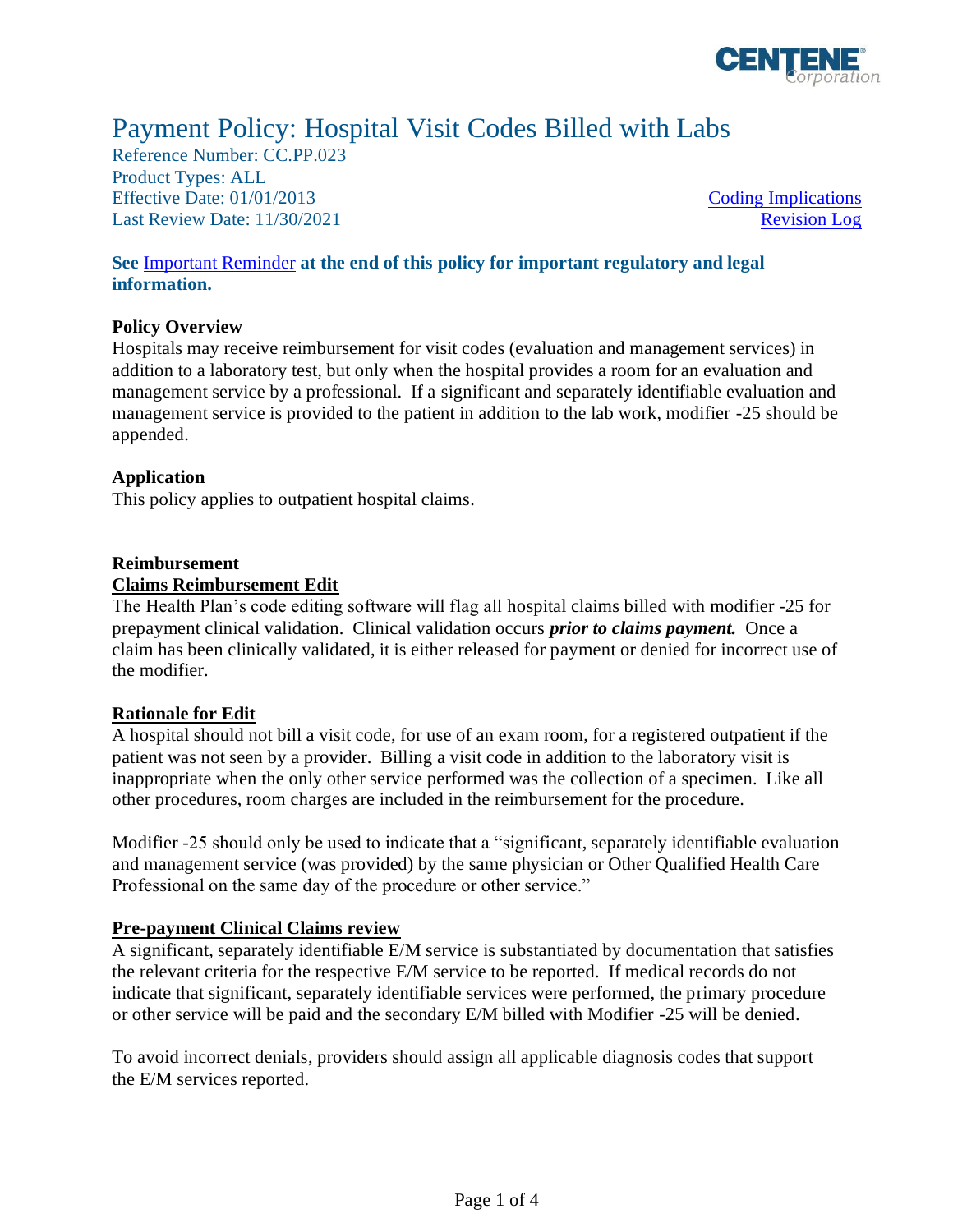



#### **Documentation Requirements**

Documentation from the physician or other qualified health care professional should indicate that an evaluation and management service was provided. The key components of an E/M service (history, examination and medical decision making) must be documented.

#### <span id="page-1-0"></span>**Coding and Modifier Information**

This payment policy references Current Procedural Terminology (CPT®). CPT® is a registered trademark of the American Medical Association. All CPT® codes and descriptions are copyrighted 2021, American Medical Association. All rights reserved. CPT codes and CPT descriptions are from current manuals and those included herein are not intended to be allinclusive and are included for informational purposes only. Codes referenced in this payment policy are for informational purposes only. Inclusion or exclusion of any codes does not guarantee coverage. Providers should reference the most up-to-date sources of professional coding guidance prior to the submission of claims for reimbursement of covered services.

| <b>CPT/HCPCS Code</b> | <b>Descriptor</b>                                                                                                                                                                                                                                                                                                                                                                                                                                                                                                                                                                                                         |
|-----------------------|---------------------------------------------------------------------------------------------------------------------------------------------------------------------------------------------------------------------------------------------------------------------------------------------------------------------------------------------------------------------------------------------------------------------------------------------------------------------------------------------------------------------------------------------------------------------------------------------------------------------------|
| 99211                 | Office or other outpatient visit for the evaluation and management of<br>an established patient that may not require the presence of a physician<br>or other qualified health care professional. Usually, the presenting<br>problem(s) are minimal. Typically, 5 minutes are spent performing or<br>supervising these services                                                                                                                                                                                                                                                                                            |
| 99201                 | Office or other outpatient visit for the evaluation and management of a<br>new patient, which requires these 3 key components: A problem<br>focused history; A problem focused examination; Straightforward<br>medical decision making. Counseling and/or coordination of care with<br>other physicians, other qualified health care professionals, or agencies<br>are provided consistent with the nature of the problem(s) and the<br>patient's and/or family's needs. Usually, the presenting problem(s) are<br>self limited or minor. Typically, 10 minutes are spent face-to-face<br>with the patient and/or family. |

| Modifier | <b>Descriptor</b>                                                                                                                                                                                |
|----------|--------------------------------------------------------------------------------------------------------------------------------------------------------------------------------------------------|
| $-25$    | Significant, Separately Identifiable Evaluation and Management<br>Service by the Same Physician or Other Qualified Health Care<br>Professional on the Same Day of the Procedure or Other Service |

#### **Definitions**

.

Not Applicable

**Related Policies**

Not Applicable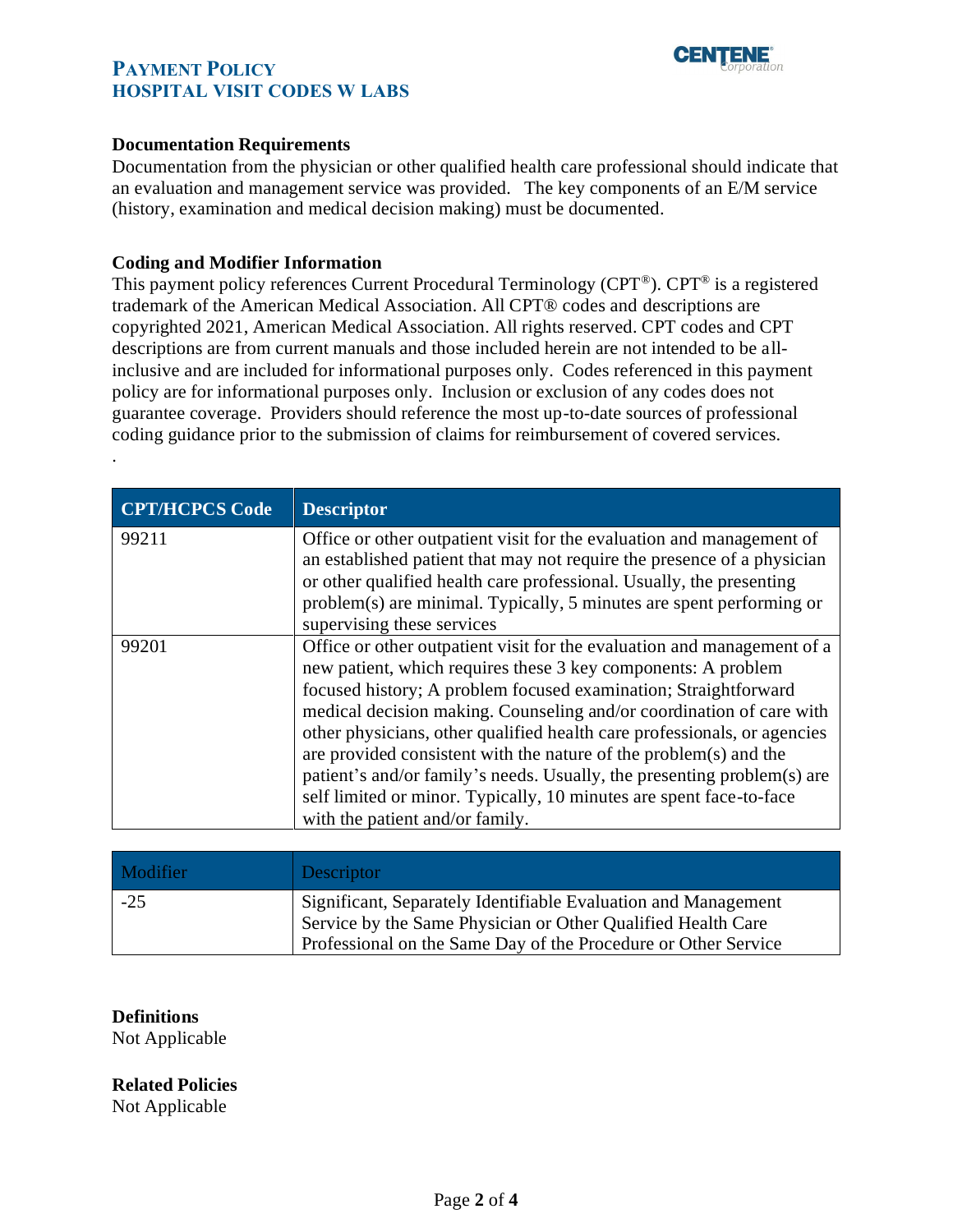

#### **Related Documents or Resources**

Not Applicable

#### **References**

- 1. *Current Procedural Terminology (CPT*®), 2021
- 2. *HCPCS Level II*, 2021
- 3. *International Classification of Diseases*, Tenth Revision, Clinical Modification (ICD-10- CM), 2021
- 4. *ICD-10-CM Official Draft Code Set*, 2021
- 5. *Centers for Medicare and Medicaid Services*, CMS Manual System and other CMS publications and services.
- 6. *Centers for Medicare and Medicaid Services*, National Correct Coding Initiative (NCCI) publications.
- 7. *American Medical Association*, Current Procedural Terminology (CPT®) and associated

<span id="page-2-0"></span>

| <b>Revision History</b> |                                                    |
|-------------------------|----------------------------------------------------|
| 05/09/2017              | Converted to new template and conducted review.    |
| 05/26/2017              | Corrected Spelling Error in Title                  |
| 06/20/2018              | Conducted annual review                            |
| 09/01/2019              | Conducted review, updated coding information       |
| 11/01/2019              | <b>Annual Review completed</b>                     |
| 11/01/2020              | <b>Annual Review completed</b>                     |
| 11/30/2021              | Annual review completed; no major updates required |

#### <span id="page-2-1"></span>**Important Reminder**

For the purposes of this payment policy, "Health Plan" means a health plan that has adopted this payment policy and that is operated or administered, in whole or in part, by Centene Management Company, LLC, or any other of such health plan's affiliates, as applicable.

The purpose of this payment policy is to provide a guide to payment, which is a component of the guidelines used to assist in making coverage and payment determinations and administering benefits. It does not constitute a contract or guarantee regarding payment or results. Coverage and payment determinations and the administration of benefits are subject to all terms, conditions, exclusions and limitations of the coverage documents (e.g., evidence of coverage, certificate of coverage, policy, contract of insurance, etc.), as well as to state and federal requirements and applicable plan-level administrative policies and procedures.

This payment policy is effective as of the date determined by Health Plan. The date of posting may not be the effective date of this payment policy. This payment policy may be subject to applicable legal and regulatory requirements relating to provider notification. If there is a discrepancy between the effective date of this payment policy and any applicable legal or regulatory requirement, the requirements of law and regulation shall govern. Health Plan retains